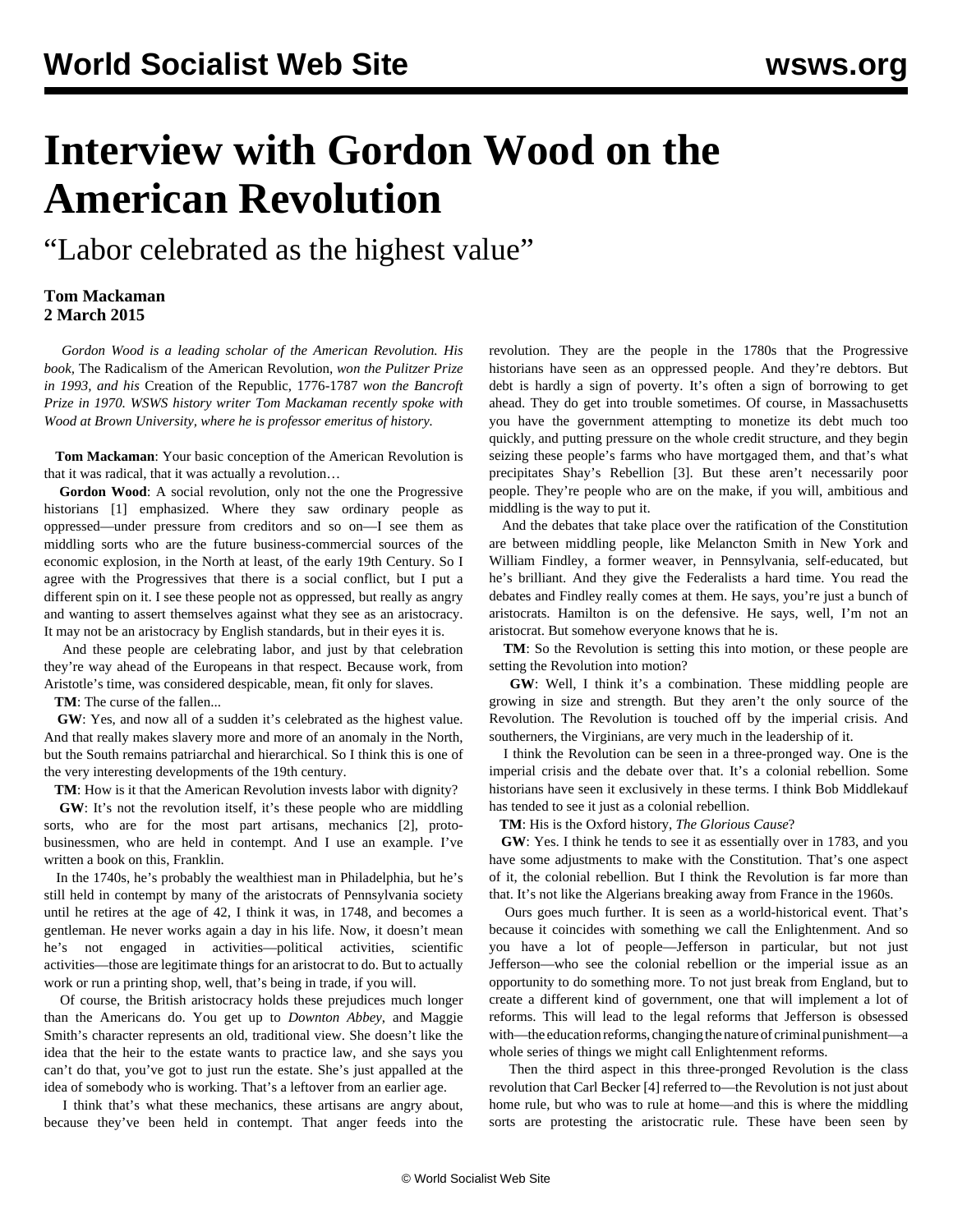Progressive historians, including Becker and Beard and others, as the deprived people, people who are debtors, and the implication is that they are the poor people who are protesting against a rich aristocracy.

 They are protesting against an aristocracy, but I don't see them as the poor and the oppressed. In their minds they're oppressed, but I think they're more middling sorts who have ambitions, commercial ambitions, and I think the crucial thing in all of this is paper money.

 I've debated with Woody Holton [5], who is probably the leading Progressive historian of this generation. Holton and I agree that paper money is crucial, but we interpret its importance very differently. He sees it as a device by which poor debtors are going to get relieved of their oppressive credit by inflation. I think that's an aspect of it, but I think they want the paper money, and they continue to want the paper money, even after the Revolution because they needed it to trade.

 Of course, the founders, Adams and Jefferson, had no understanding of banking. Adams says that if anybody has a piece of paper that can't be matched one-to-one to specie then that's a cheat on somebody.

 **TM**: Maybe you could talk a little bit about the conflict between Jefferson and Hamilton over the question of the national bank.

 **GW**: Hamilton is widely considered to be the founder of American capitalism. I think that that's a misinterpretation. He certainly understood banking. He's probably the only one of the major founders who did. But Hamilton had a much more hierarchical view. He was interested in overseas trade. He was interested in big merchants. He really ignored, politically, these artisans and mechanics.

**TM**: Is this what is called mercantile capitalism?

 **GW**: Right. He was willing to promote manufacturing, but he really didn't follow up on that part of his program. He wanted to be an economic powerhouse, but he didn't grasp that the source of that power would be these middling people, these proto-businessmen.

 His national bank made big loans to big merchants. As a consequence, you have this proliferation of banks that loaned to farmers and mechanics that he didn't like. He wanted the Bank of the United States to be the dominant bank, and it would have agents or branches in a couple of cities, but he had no expectation of this proliferation of state banks. I mean, you had hundreds turning out paper money—that was not his vision. His vision was much more hierarchical, catering to big merchants and overseas trade.

 **TM**: One thing you point to in your book is the strange early development of American politics, where you have these southern planters like Jefferson and Madison gaining the political support of these middling elements in the North, the artisans, the...

 **GW**: Exactly. This is where Hamilton makes a terrible error, politically. This is a natural constituency for him, if he'd only realized it. He ignores them and they become Jeffersonians. These middling elements, these proto-businessmen, who have nothing in common, really, with these southern slave-holding planters nonetheless become Republicans because they are fighting a Federalist [6] aristocracy, which is sort of deaf to their interests. There are exceptions, especially in Massachusetts, but generally speaking, these middling sorts are angry at the aristocrats because the aristocrats see them as a threat.

 **TM**: Is this the contest Jefferson is talking about when he calls his victory in the 1800 election "The Revolution of 1800"?

 **GW**: Yes, but he never fully grasps why. He knows that they are ordinary people supporting him, but he thinks it's because they are with him intellectually, with his reason. Of all the founders, he lives with the greatest illusions, if you will.

 As late as 1821, he says that there is not a young man alive today who won't die a Unitarian. I mean, how wrong could he be? The country is being swept by the Methodists and the Baptists in the Second Great Awakening, and he's talking about everyone becoming a Unitarian? So he's totally out of touch in some respects.

But he is in touch with what you might call the democratization of the

society, and he sees himself as the leader of that. And that's what cemented his position as the greatest democrat in American history, the spokesman of democracy, even though he's a slave-holding aristocrat. He legitimately is the spokesman, and I try to make that clear in the book, because he does believe in the end that everyone is equal.

 Of all the founders, he believed in the social sense that everyone has a common—and the Scots were making a big deal of this [7]—that in every breast there is this sense of oneness that makes us all equal, and it's the source for sympathy and for reaching out to other people. And Jefferson believes this. He says everyone, even black slaves, has this social sense of affection, if you will, towards other people. And this he feels is the bond that holds society together.

 Paine had this feeling too. Both of them were real radicals, and I don't see any difference between the two of them, Paine and Jefferson, except that Paine is more outspoken because he's a public intellectual and doesn't have to worry about winning office. Jefferson gets so burned on his religious views that he goes quiet after 1800.

 The ultimate position would be towards anarchy, that you don't need government at all, you just get rid of the intervening political forces that are preventing people from relating to one another. That's the radical position. That's why Jefferson believes in minimal government.

 He's not trying to promote *laissez faire* capitalism. Even though that might be the consequence, it's not the intention. He starts from the assumption that government is the source of all evil. Government interferes with the natural flow of affection that we have for each other. It creates monopolies. It gives this guy a title and not that one. It creates distinctions. So inequality in society is fed by government, in Jefferson's mind. So you get the government out of the way and let people naturally relate to one another.

**TM**: Is this what was called natural rights philosophy?

 **GW**: No, that's another aspect that the revolutionaries appealed to. On the eve of the Declaration of Independence, up until this point they've been talking about "our English rights," rights to not have our property taken, the right of *habeas corpus*, all of those rights that were summed up in English history going back to Magna Carta—which, by the way, has its 800th anniversary this year.

 But on the eve of the Revolution, they're at the Continental Congress. It's 1775, and they're on the verge, they realize it's going to break, and they can't keep talking about the rights of Englishmen. So they say, alright, these rights are really natural rights.

 I mean, it's not quite so simple as that, but suddenly they just change the language. And what they mean by that is that they exist in nature and that they're not related to any cultural boundaries. But they really are referring to old-fashioned English rights. The right to not have your property taken away is suddenly a natural right. The right to not be put in prison without having a trial, *habeas corpus* and so on, that's a natural right.

 But there's a big tradition in political philosophy emphasizing natural rights, going back to nature, that is much contested by other political theorists. They simply don't get into this. You know most of these guys are lawyers. They're not closet philosophers. So in their polemics they draw on whatever will make a case for them.

TM: Why does Jefferson change the Lockean expression "life, liberty and property" to "life, liberty and the pursuit of happiness?"

 **GW**: Well, first of all, it's more general and it involves more people. I think they just assumed property would be included in that. But I think it's more felicitous, and there is an obsession with the pursuit of happiness in the 18th century.

 There's nothing new in Jefferson's Declaration. In fact, "all men are created equal" is conventional wisdom for many good Whigs in the 18th Century, including Englishmen who are aristocrats. They don't anticipate the consequences of saying that. They don't expect slaves suddenly to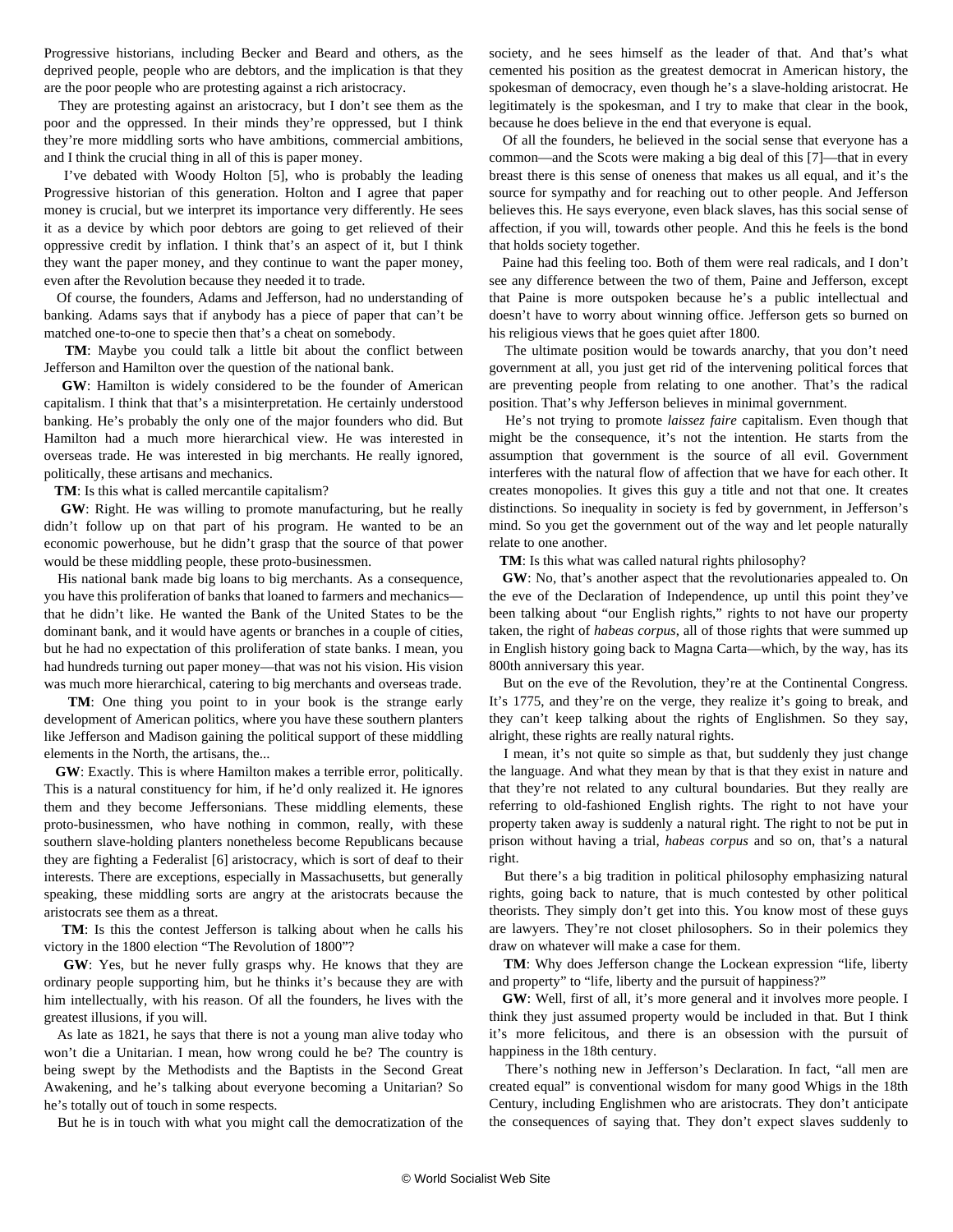say, well, we're your equal. But they do believe—and I guess it's based on Lockean environmentalism—that the distinctions between people are really due to the environment.

 There's kind of a general consensus among the more liberal Whigs, even among some English aristocrats, that all men are created equal. Even those lords in England who have inherited their position, inherited their wealth, they don't like to believe that it's based on inheritance. They like to believe that they're there because of merit. The whole notion that the English aristocracy is a meritocracy is widespread. It's stunning to realize how much they had bought into what you might call this liberal premise that their position is earned.

 So when Jefferson says all men are created equal, William Byrd [8], a big slaveholder of the previous generation, was saying the same thing. It's to be liberal minded. To be enlightened is to say that.

 **TM**: Does the same hold true for the conception of government the founders are outlining? What is novel about it? Is it that it's applied now? So, for example, the Declaration of Independence says that people have inalienable rights, that governments exist to protect these—in other words, it's a conception of rights, that they're with the people…

 **GW**: Right. They're born with these rights. They're inalienable. So especially for someone like Jefferson, government is an imposition. It may be a necessary evil, as Paine calls it. But it's not something that's Godgiven.

 So government is on the defensive. It's something that's erected to do certain things. But it's certainly not inherent in our lives. What is inherent is our rights. If you look at the first paragraph of Paine's *Common Sense*, he says government is a necessary evil, but society is benign and natural. And that I think is the most radical position.

 You might get someone like Hamilton, who might accept that, but he feels government is far more necessary because he doesn't believe that people are naturally good. When it comes right down to it, people differ, just as they do today, over human nature.

 Hamilton and Adams, for example, who are considered conservative, have a more dour view of human nature. People are not to be trusted. They don't love one another. Therefore, you need government to keep them at arm's length.

 And Jefferson and Paine, being at the other end of the political spectrum, being on the left, if you will, would say people are naturally benign, they're goodhearted, and it's government that gets in the way, creates privileges, monopolies and distinctions.

 This plays out in international politics. Republics are more pacific than monarchies. The radical position, the Paine position, is that monarchies are the cause of war. Monarchs seeking to aggrandize territory for themselves in the course of the 18th Century had brought about the series of wars—the War of the Spanish Succession, the War of the Austrian Succession, the Seven Years War. So if you could become a republic—this is Jefferson's vision—spread republicanism, you could have peace.

 **TM**: One point that you make in *The Radicalism of the American Revolution* is that the founding generation didn't view this to be a national revolution as we would think of the term. What did you mean by that? Did they view this as a world event already in its time?

 **GW**: Definitely. They saw it as a world-historical event that was going to spread. They're not surprised when the French Revolution breaks out. We've set the ball rolling and they're copying us. Some of the French liberals felt the same way. That's why Lafayette sends Washington the key to the Bastille, which is the symbol of the ancien regime, and the key hangs in Mount Vernon today. He's saying, thank you, so to speak, for getting this going.

 And we thought that every revolution that occurred in the first half of the 19th Century was an attempt to be like us. And, of course, they all failed. The French Revolution—by 1815 the Bourbons are back on the throne…

**TM**: The defeats of 1848…

 **GW**: Yes. The revolutions of 1848. I don't know of any good books that put Lincoln's administration in context. Because when Lincoln is saying we're the last, best hope [9], he's thinking about the revolutions of 1848, which were all attempts to be republics. The Germans, the French. It just didn't work. They all fail. So Lincoln is exactly right when he says we're the last, best hope, because it looks like democracy is failing.

 **TM**: I'm glad you brought that up because earlier, when we were talking about Jefferson and Hamilton, there's this argument that Lincoln is actually the political descendent of Hamilton and not Jefferson. I think there's something tempting about that because you can draw a line from the Federalists to the Whigs to the Republicans, and you can say...

 **GW**: I just think that's wrong, though. It seems to me that Jefferson is Lincoln's hero. I see him drawing from that. He mentions, "All honor to Jefferson." And it's because of equality.

 And the idea of equality is expanded and used, and I mention that in *The Radicalism of the American Revolution*. Melville says in *Moby Dick* it has an awesome power. He says it with a certain amount of sarcasm there. He's got a quarrel with America. There's a kind of ambiguous attitude there.

 **TM**: Can you say something about the rights guaranteed in the Bill of Rights as they came out of the American Revolution—opposition to the standing army, the prohibition against torture, freedom of religion, freedom of speech—and so on.

 **GW**: The right to bear arms, the idea that your home is your castle, these are all English precedents. The only really new right is the right of freedom of religion. The British still have an established church. I mean they have religious toleration, but they have an established church, and they did at the time.

 Our religious liberty, which I think is expressed best by Jefferson's bill [10], where he just neutralizes the state in religious matters, is really a radical step, unprecedented in world history.

 Madison shepherds the bill through because Jefferson is abroad in Paris. And Jefferson believes that—if you read the preamble to the bill, it's really quite extraordinary—he says our "religious opinions." He doesn't even talk about faith. He says "opinions," our opinions are no more important to our civic life than our opinions about physics or geometry. But the people who supported the bill, the Baptists, the Presbyterians, the Quakers, the Methodists, they didn't give a damn about what he said in the preamble. All they wanted to do was get rid of the established Anglican Church.

 Madison always sees this, the secret to America's religious freedom in its multiplicity of religions. Jefferson never sees this. He thinks Americans have become rational, like he is--that they believe in separation of church and state out of reason. Madison tries to tell him: Mr. Jefferson, it's the multiplicity of sects—and it just goes right by him. But he's a true believer, a real radical, an ideologue.

 **TM**: Lincoln has this quote, where he's talking about Jefferson and the Declaration of Independence, where he says the line about equality, "all men are created equal," that that was not necessary for rupture with England, that that was put there for future use. And you talk about the soaring thinking of a Jefferson and this immense panorama on which the founders saw the world. Were they thinking about the future?

 **GW**: No. I don't think they thought that this was going to be used in the way it was used. I think generally it was conventional wisdom among liberals that everyone was born equal.

 They had felt English snobbery or contempt. Washington felt it particularly. He had tried to get a royal commission in the army, and he was denied it. So he's a colonel in the militia, but he's being ordered around by captains and lieutenants who had royal commissions.

 Certainly Adams, when he talks in his diary about those people, like the Hutchinsons, Governor Hutchinson [11], he says these families feel their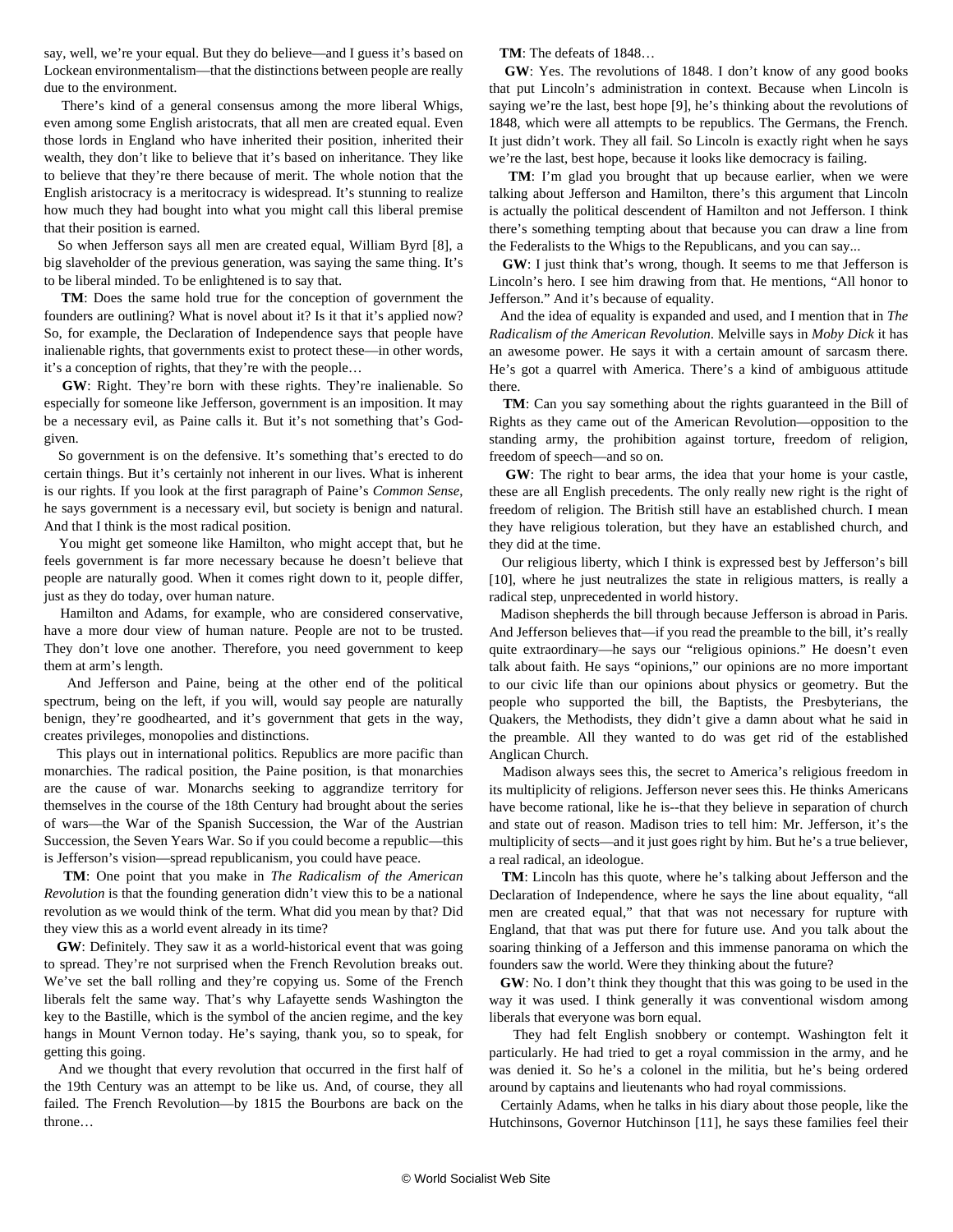wealth, feel their position. It rankled him. He resented it. He's moving in their circles. He's not one of the oppressed on bottom. He's a lawyer. He's got a lot of money. He goes to dinner parties with them. But he senses this social distinction. So equality is important to them.

 **TM**: Let me ask you about some of the criticism of Jefferson, in particular, and the American Revolution, more generally, by, I suppose you could say, practitioners of identity politics. The argument has to do with slavery—that because the Revolution didn't abolish slavery, it was, in fact, a counterrevolution.

 **GW**: Well, I think it's a distortion of history. Actually, the American Revolution makes slavery a problem for the first time. In the early 18th Century, there were very few people criticizing slavery. Historians will go back and pick out a Quaker who was speaking out against slavery, but those are anomalies. Most people took it for granted. In fact, if you go through the diaries of William Byrd, who was a very educated man, who was a member of the Royal Society, he has no qualms about slavery. He just takes it for granted. It's an unequal world and these are just people who served them.

 It's the Revolution that raises it, and you get people like James Otis [12], who, in the revolutionary rhetoric, are saying, well, why are we enslaving blacks? Why shouldn't they have the same rights as whites? So the revolution suddenly makes slavery a problem. And people who want to keep it are thrown on the defensive. Every colony had slaves before the revolution. By 1804, slavery has been abolished by all the states north of the Mason Dixon line. So there is a major movement against slavery coming out of the American Revolution. That has to be emphasized.

 And I think that the South, which has slavery much more deeply embedded in the social structure—40 percent of Virginia is enslaved; 60 percent of South Carolina is enslaved—it's no easy problem for them. I mean Rhode Island, this state, had 14 percent. That was tough enough, but they did it. Nonetheless, the slave owners are put on the defensive for the first time in history. That's the point I would emphasize. But, of course, that makes me a defender of slavery.

 You have to get it in perspective. Since slavery existed for 3,000 years, what's interesting about the Revolution is the challenge to it, which it hadn't had before. The good historians of this, like David Davis [13], have emphasized that point. But for young people today it's almost impossible to conceive of slavery.

 This is the same point I'd make about Jefferson. Here he is, raised in a slave society, his father had slaves, he has slaves, and everyone he knows of his elite has slaves, and yet he has the courage to speak out against it as a young man. And he comes to that simply by reading books, and he knows that it's wrong. Now he never fulfills that. He never frees any of his slaves—he frees Sally Hemings' [14] children, but that's it. Others, however, did free their slaves, including Washington.

 Good historians are supposed to go back and explain why people behaved the way they did. It's all a question of perspective. I would emphasize the positive, antislavery aspects of the Revolution. But since they didn't fully abolish slavery, they'll always be seen as failing in some fundamental sense.

 I think that's a mistake, because what the Revolution does is set into motion a sense that slavery is an abomination that must be eliminated sooner or later. The fact that the Constitution doesn't use the word "slavery" reveals that they knew that, somehow or other, in the future we're not going to have slaves. They didn't know what would happen, but they did not want to tarnish this document with the word.

 **TM**: I'm taken with your explanation. I think the key point is that the Revolution poses the problem for the first time—perceived as a problem. It raises the question of equality, but it couldn't yet be answered fully. Of course, in the American Civil War 650,000 people die to settle that question.

**GW**: The Civil War is the fulfillment of the American Revolution. I

think you can see it in those terms. And certainly Lincoln tended to see it in those terms.

 It's a real fight. In Bailyn's [15] new book, one of the essays talks about the problem of trying to establish context in history. He says, ultimately, when you build a context, it seems you're excusing behavior, and so that makes it seem that you're defending slavery.

 I don't know how you can escape from that. You have to explain why they behaved as they did. Now, they knew that slavery was wrong; many of them did, even though they continued to hold slaves. And many of them moved to abolish slavery—that's why the North did. But when you have 40 percent of your society in slavery, and the economy is totally dependent upon it, it is not an easy matter.

 **TM**: It seems they were aware of the contradiction, but they didn't have a solution. Is it Jefferson who says we have the wolf by the ears but we can neither safely hold him nor let him go? And he ponders in *Notes on the State of Virginia* that, hopefully, slavery will go away, and it won't go away because of the extirpation of the masters. Which is actually what happens in the 1860s. At least as a class, they are wiped out. It seems to me that with identity politics, these historians look through history and try to impose on actors in the past conceptions based on their own political concerns in the present.

 **GW**: This is a problem of history. We don't usually go back and condemn the Ancient Greeks for being slaveholders, because it would seem kind of silly. Maybe there have been books condemning Plato and Aristotle for being slaveholders, but what would be the point?

 **TM**: There's also the question of the use of postmodernism in history. It's difficult to define, of course, but part of it rejects the idea that there are lessons to be learned from history.

 **GW**: I deal with it in *The Purpose of the Past*, a collection of reviews I'd written over the previous 25 years. Postmodernism really flourished in the 1980s and people got very excited about it, especially literary people. And some historians did, but it didn't really take. It's so destructive of history—that you sort of make up the truth. That there is no truth. All of that is so destructive that most historians didn't buy into it.

 I think most of the postmodernist theorists were ignored by the profession, but it has crept in, in the sense that we have a greater sense of relativism. But we are necessarily relativists. We believe that the culture is different today than in the past.

 The historians who criticize the founders for being slaveholders, what do they do with John Winthrop, the 17th Century Puritan? Would it make much sense to go back and criticize him because he's a bigot and didn't believe in the separation of church and state? Would that be much of a history to do that? To condemn the Puritans for being so narrow minded? It would seem like a silly history. We know that they didn't believe in the separation of church and state, and they believed in a single truth, and that they punished people who dissented from that. But it would make a silly history. But with slavery, we do that.

 Jefferson was such an articulate spokesman. He said all the right things, even on slavery. On all the other issues—trust in the people, the ordinary people. He becomes the apostle of freedom, the apostle of democracy. That's how he's been viewed until recently, and now he's been seriously tarnished.

 But by the end of his life, in his private letters, Jefferson sounds like one of these 1850s fire-eating defenders of slavery. He thinks it's all a conspiracy by these priests up in New England, Puritans. Jefferson really does become an old man who is raging at the world.

**TM**: Madison dies very embittered too?

 **GW:** Well , not quite so embittered as Jefferson. He's worried that the country is going to fall apart. And for good reason. It did. And he knows that slavery is the serpent that's undermining it. They ' re quite aware.

 When Madison dies, he realizes that there are people all around him defending slavery in ways his generation would not have—openly,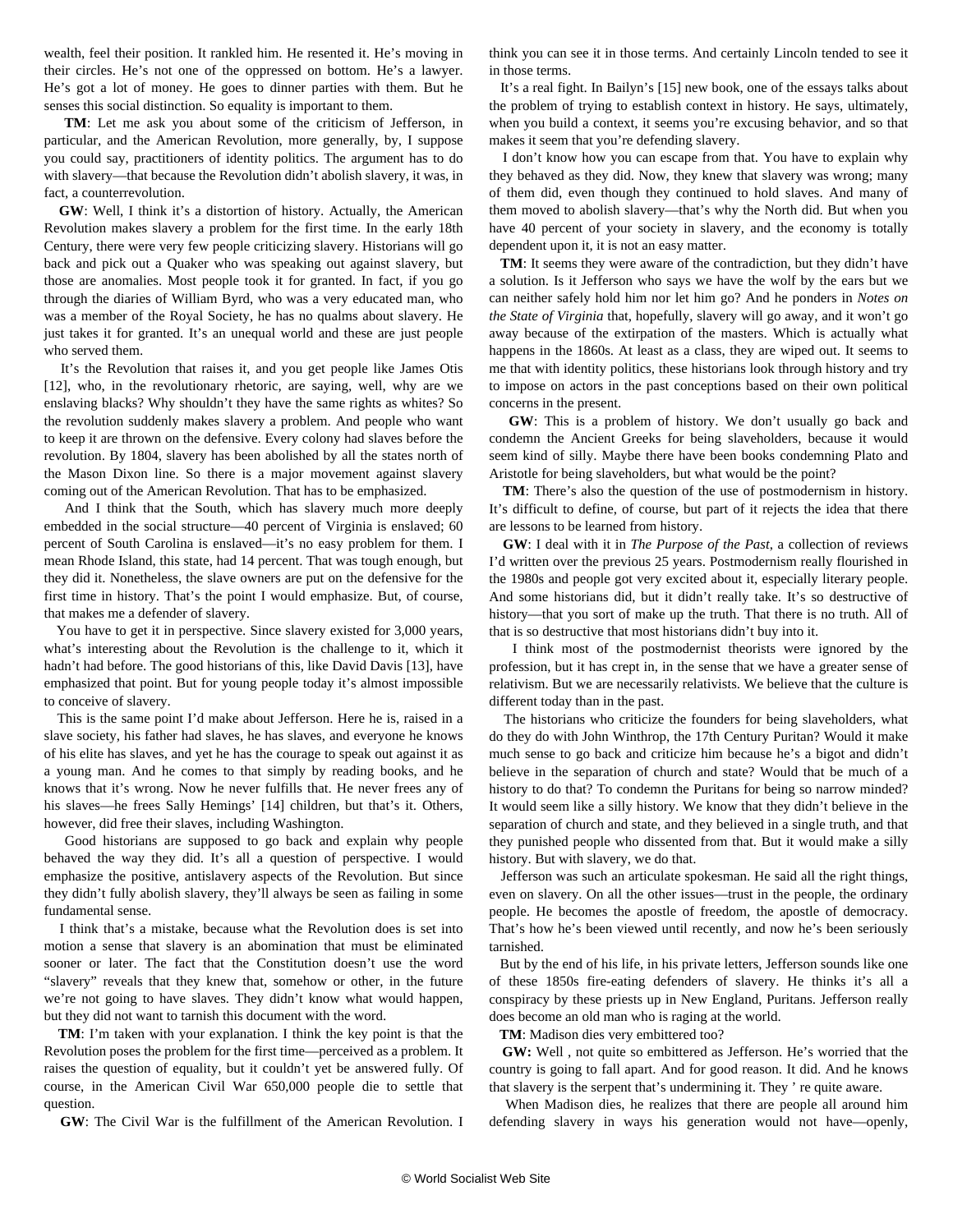publicly, undermining the Declaration of Independence. As Calhoun [16] said, it was a mistake. To someone like Madison, that must have been appalling and scary, because he realizes the whole business could come undone.

 In fact, I think all of them died disillusioned, to some extent, with what they had wrought. John Adams tries to make himself think it will work out, but he feels it's much too democratic, much too vulgar, it's not what we hoped for.

 Van Buren [17] is the immediate generation after, and he says, you founders didn't understand democracy. And he is going to grab hold of it and use it. He builds a party, a New York party, and he's fully at home in that modern democratic politics in a way that these founders were not. He's not at all appalled by the vulgarity, what we would call the populism, of democratic politics.

 **TM:** The founders were opposed to the concept of interest in politics in principle?

**GW**: Oh, definitely. And Van Buren not at all.

 You know, what's interesting about that notion is to take the word "disinterested." Washington uses it all the time. He means impartiality. Standing above an interest. He's very concerned about that.

 When he's offered 150 shares of a canal company by the Virginia legislature, he worries. He's out of office, and he needs the money, actually. He writes to about a dozen people he knows. What can I do? Should I accept these? Will this hurt my reputation for disinterestedness? If I refuse it, will it offend the legislature? He writes to Fairfax in England. He writes to Lafayette. He writes to everyone he can think of. And Jefferson finally gives him the answer. He says, Your Excellency, why don't you accept them and then give them away. So he does, and he gives them to Washington College, which eventually becomes Washington and Lee.

 If you look up that word in the dictionary now, you'll find that there are two meanings. It also means uninterested, not caring. That is a meaning that developed mostly in the 20th Century. The older meaning has been lost. Very few people use it. You'll find that even educated people use the word in the sense of not caring. *New York Times*, *Washington Post*, you'll find the word used that way. It's almost as if we can't conceive of anybody being truly disinterested.

 **TM**: You mention the question of aristocracy, but someone might raise his hand and say in the colonies there really wasn't an aristocracy.

 **GW**: Not a hereditary one, no. But I think it's a fair thing to say that there were aristocrats in the sense that they were not working with their hands. They saw themselves as gentlemen. That was the term they would use. Who is a gentleman, who is not. Something that gets blurred in the early 19th Century.

**TM**: Another word that's lost its original meaning.

 **GW**: Mrs. Trollope [18] comes here and she complains, God, a dockworker calls himself a gentleman. And people use it now, "ladies and gentlemen," and it's a board we put on our restroom doors. But for them it was a real distinction of status. And it meant someone who didn't work with his hands, certainly not, and didn't work for money, openly.

 Franklin had doubts of his gentry status even though he owned a very profitable printing business. He was not really a gentleman until he sold that business and had a coming out portrait painted of himself looking like a gentleman. Later, of course, artisans pick him up and make him into a hero, and by the 1820s he's their hero because none of the other founders could be related to what they were.

 But in the 18th Century, being a gentleman was a very distinct status. In Southern churches, when all of the common people are settled, slaves are up in the balcony, wives are settled, the planters would come in, these gentry, with their spurs jingling, by themselves. They'd come in separately, the men, to get seated last. That's an assertion of power. And in the North, who is a gentleman is very important legally. They're

treated differently in the common law. Adams talks about that. So it's a very sharp distinction that gets eroded.

 **TM**: So it's there in the colonies. This is a society in which the aristocratic principle is operative. It's a monarchical…

 **GW**: Right. What runs through my book, the central theme between the three parts—monarchy, republicanism and democracy—what I'm concerned with is how people connect to one another, how they relate to one another.

 Monarchy is really held together by patronage. It's a hierarchical world and you're organized vertically. You look up and down. It's not a modern class system at all. And the major adhesive is patronage, broadly conceived.

 In the republican model, they see it as virtue. In the 18th Century, in the classical view of virtue, you're essentially going to love one another. Just natural affection. This is the radical view of Jefferson and so on, that virtue is going to be the adhesive. Very utopian.

 Then, finally, under democracy, you would say that the adhesive is interest. That's one theme running through the book. How is the society held together? The republican period is a very brief moment in our history, even if the ideal is still there.

 Tocqueville comes and makes that point. What is the adhesive holding that society together? Interest. This would have been appalling to Washington. This isn't what he wanted at all. He wanted disinterested people. And that was his dream and the dream of these founders.

 **TM**: I want to double back to something—the American conception of government. And you emphasized that it came out of English traditions. But I want to ask you about the question of sovereignty. The fact that the Constitution says "we the people," not "we the representatives of the people." In the English tradition, was not sovereignty still, at least in a symbolic sense, invested in the king? And this is getting to another question about the idea of where rights come from. I could be misapprehending this, but, for example, the difference from the German idea of *staatsrecht*, that the state gives rights to the people.

 **GW**: That's not England at all, and, of course, Magna Carta is a good example of this. And really, if you think of English history, it's this contest between two sets of equally legitimate rights: the rights of the king to govern and the rights of the people to have their rights protected. Each of them has legitimate rights. His rights are called prerogatives. And there's a contest between those rights that goes from the Magna Carta right through the 17th Century, and that's when you have the crisis, and one king is executed and another driven from the throne. [19]

 You have the solution with the Glorious Revolution, where Parliament—King in Parliament—is the final solution. That becomes the sovereign body. Sovereign in the sense that—as Blackstone [20] sums it up—anything that Parliament says is right, is right. Parliament is the maker of the rights, or the declarer of the rights. There are Englishmen who say those rights existed in nature, but Parliament can override those, and has. *Habeas corpus* can be changed by Parliament today, legally, as they did in Northern Ireland during The Troubles.

 The difference between "legal" and "constitutional" doesn't exist in English thinking. Whatever Parliament says is *ipso facto* constitutional. Now, convention prevents them from overreaching, but technically Parliament can do whatever it does. And Blackstone says this—it can do anything that is not unnatural.

 **TM**: Was the repeal of the Stamp Act and then the imposition of the Declaratory Act [21] an expression of this authority?

 **GW**: Yes, it affirms that Parliament has the right to legislate anything whatsoever.

 Now what happens in the debate, and this is fascinating—I'm editing two volumes consisting of 39 pamphlets on the imperial debate for the Library of America that is coming out in June—and it's fascinating because at the outset, the Americans try to say Parliament can't tax us because we're not represented. And the British try to say that you are represented, virtually.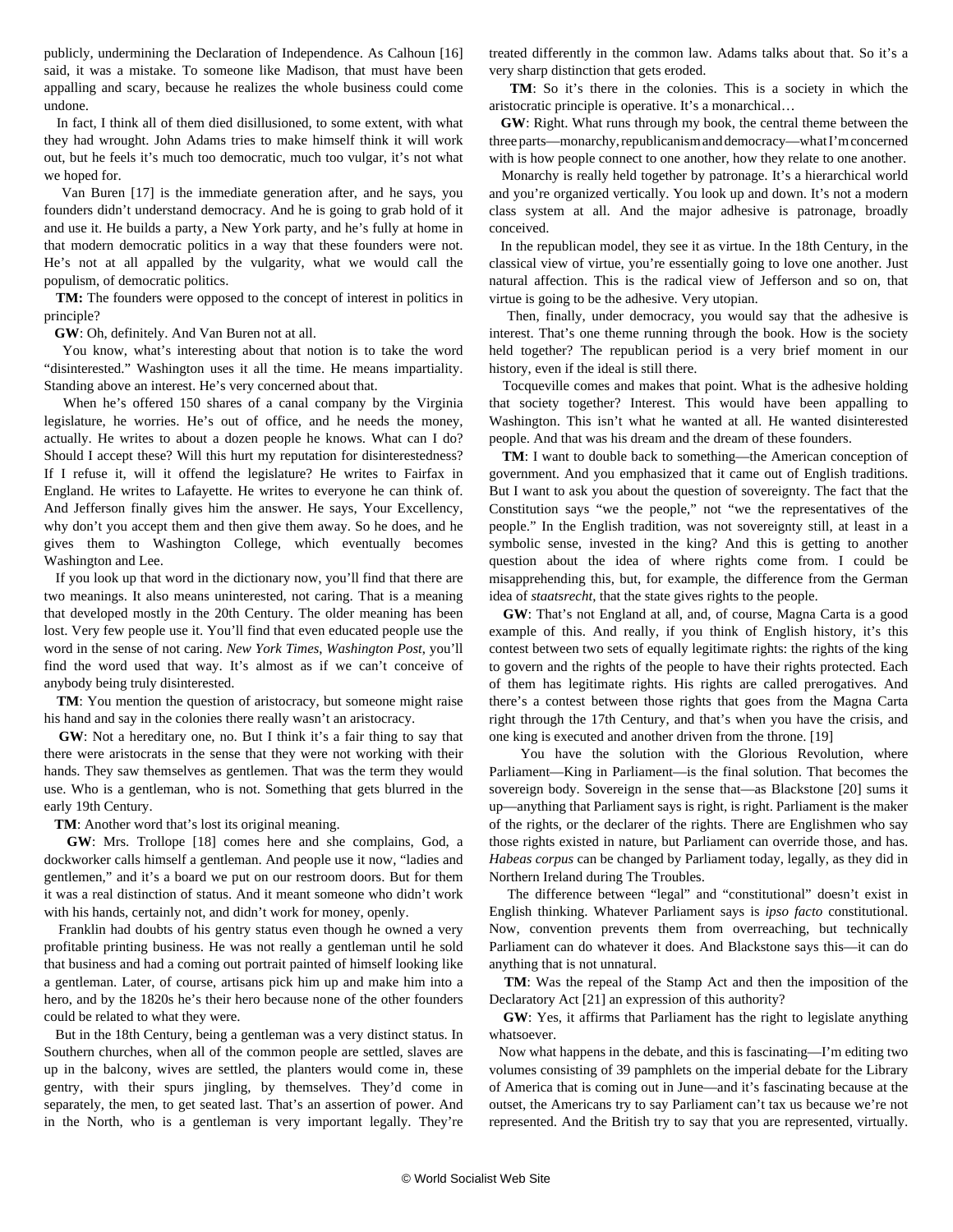#### And it goes back and forth.

 But the Americans had accepted Parliament's authority over them on matters related to trade—like the Navigation Acts of the 17th Century or the Molasses Act. They had accepted the constitutionality of certain things Parliament had done. So that's a problem for them.

 They keep trying to say, well, you can regulate trade because that's part of the imperial responsibility, but you can't tax us. And the British come back and say, you can't divide Parliament's authority. If it can exercise one iota of authority over you, then it has total authority. It's all or nothing. That's what they mean by sovereignty of Parliament. The whole realm is involved in Parliament. The people, the nobles, the king, and therefore it's as if everyone has consented to an act of Parliament.

 In his naiveté, Thomas Hutchinson, the loyalist governor, in 1773 confronts the Massachusetts House of Representatives with this all-ornothing argument: You're either totally under Parliament or you're totally out. What happens is that when they are confronted with this all-ornothing argument, all of the intellectuals—Jefferson, Hamilton, Wilson [ 22], Adams all say, all right, if that's our choice, we're independent of Parliament, we're tied only to the king. That's the position reached by all of the American intellectuals, the lawyers who think like this, by 1774. You have a whole series of pamphlets in which they say this.

 They are tied solely to the king by 1774. This has been called by historians "the Commonwealth theory of the empire," because it anticipates the 1931 Statute of Westminster, which established the modern Commonwealth, where we have independent legislatures in New Zealand, Australia and Canada, with a common sovereign, the queen. This is what the Americans are anticipating in 1774.

 Because they've had this contractual relationship, protection and allegiance being the considerations, when the king withdraws his protection, they withdraw their allegiance, and this is the Declaration of Independence. And if you read the Declaration, it says, King George, you've done this, this, and this, but no mention of Parliament.

**TM**: Right. Which had been the issue just a few years earlier.

 **GW**: Of course. Parliament was the source of the Stamp Act, the Coercive Acts, the Townsend Duties, all of that. And yet the closest they come to recognizing Parliament in the Declaration is when they say you, King George III, have conspired with others. "With others" is the Parliament. They are so legal-minded, and they are so scrupulous about the constitutional issues involved here, that they only have to break from the king.

 Sovereignty remains a problem. It is the most powerful doctrine, I would say, of Anglo-American political science in the 18th Century. That there must be, in every state, one final and indivisible lawmaking authority.

 That's what Blackstone says. And the Americans buy into it. They keep saying, we'll divide sovereignty, and the British say you can't do that. So they finally withdraw sovereignty from Parliament and say that it is in each of our colonial legislatures, where the King is the head. That's their answer to that problem. They don't divide sovereignty, they surrender to it.

 The problem comes with the debate over the Constitution between the Federalists and the Anti-Federalists. [23] The Anti-Federalists say, who is going to be sovereign? This Constitution is creating a federal government that, according to the supremacy clause, will have final authority. Since there has to be in every state one final, supreme, lawmaking authority, it's bound to end up in the Congress.

 The Federalists say, no, we're going to divide sovereignty. The states will have some authority and the federal government will have other authority. And the Anti-Federalists picked up that same argument the British used, you can't divide sovereignty—it's either all or nothing. The Federalists are in a very tough position.

**TM**: Does "We the people," the idea that sovereignty…

 **GW**: Here's the answer, and it's actually a brilliant answer: James Wilson, in a speech in Philadelphia, outside and then later in the ratifying convention. He says we're not going to divide sovereignty, we're going to relocate it. We're going to put sovereignty into the people as a whole.

 He's not saying that all power is derived from the people, because every Whig believed that. The conventional wisdom in England in the 18th Century was that power originally came from the people. But what he's saying is that final lawmaking power lies with the people. And he is saying that they distribute various bits and pieces of their power to various offices. But the final lawmaking, supreme—the Blackstonian definition of sovereignty—lies with the people.

 When Madison reads this, he says, that's it. That solves all of our problems. And the Federalists pick up that argument that Wilson made and run with it. And it really leaves the Anti-Federalists—well, what can they say? It sounds so democratic. But the issue of sovereignty is a real problem through this whole period.

**TM**: Did you follow the bankruptcy of Detroit at all?

**GW**: I followed it.

 **TM**: One of our reporters, Jerry White, for the *World Socialist Web Site*, at this press conference on the bankruptcy—because they had effectively suspended democracy in Detroit when they put it into bankruptcy—asked the question of the Michigan governor, Rick Snyder, well, isn't this a novel conception of government where you can simply take away democracy? Snyder says, I'll answer that question, but he really did not get the historical element of it. He has the idea that democracy is something that can be given and taken away, rather than it being derived from the people.

 **GW**: Well, most of the time the argument goes the other way. I think of the example of Federalist 78 [24], where Hamilton is trying to justify a kind of judicial review, and the Anti-Federalists say the legislatures are the representatives of the people and you can't have some federal judge come in and set aside the people's will. And Hamilton says the legislatures are not really any more agents of the people than the judges are. They are equally agents of the people. The people have not really embodied themselves in these representatives. They've given just a little bit of their authority. Then the argument gets picked up in a way that Hamilton hadn't anticipated, because if the judges are agents of the people, then the people should elect them.

 By the time of the federal Constitution, Madison and others are saying that all of these federal officials are agents of the people, representatives of the people, with different duties. But there's no exclusive representation of the people. The people retain their ultimate sovereignty and they dole out, so to speak, on short loans, pieces of their power. That's the intellectual conception that underlies the Federalist achievement. And it's a fantastic achievement. The whole notion of sovereignty is changed, the whole idea of representation is transformed.

 **TM**: Let me ask you a final question, and I thank you for speaking with us for so long. Is there any new work on the Revolution, on the late colonial era, on the early republic, that you find particularly promising?

GW: There are a lot of people who feel it's been sort of treading water and nothing much has been happening. Most of the work has been focused on race and gender. And there's been some good material on that, but mostly it's been going back and lamenting the failure of the founders to do away with slavery. No, there hasn't been much.

 What's developing in history writing, you might say, we academics have become so inward-looking, writing for each other, sort of the way that physicists write papers for each other, that we've missed our obligation to the general public to write history for the public.

 When I came of age in the 1950s—Hofstadter, Boorstin, Oscar Handlin, Eric Goldman and Woodward [25]—they wrote their academic history for a general public. They had two audiences. That's no longer true in most cases.